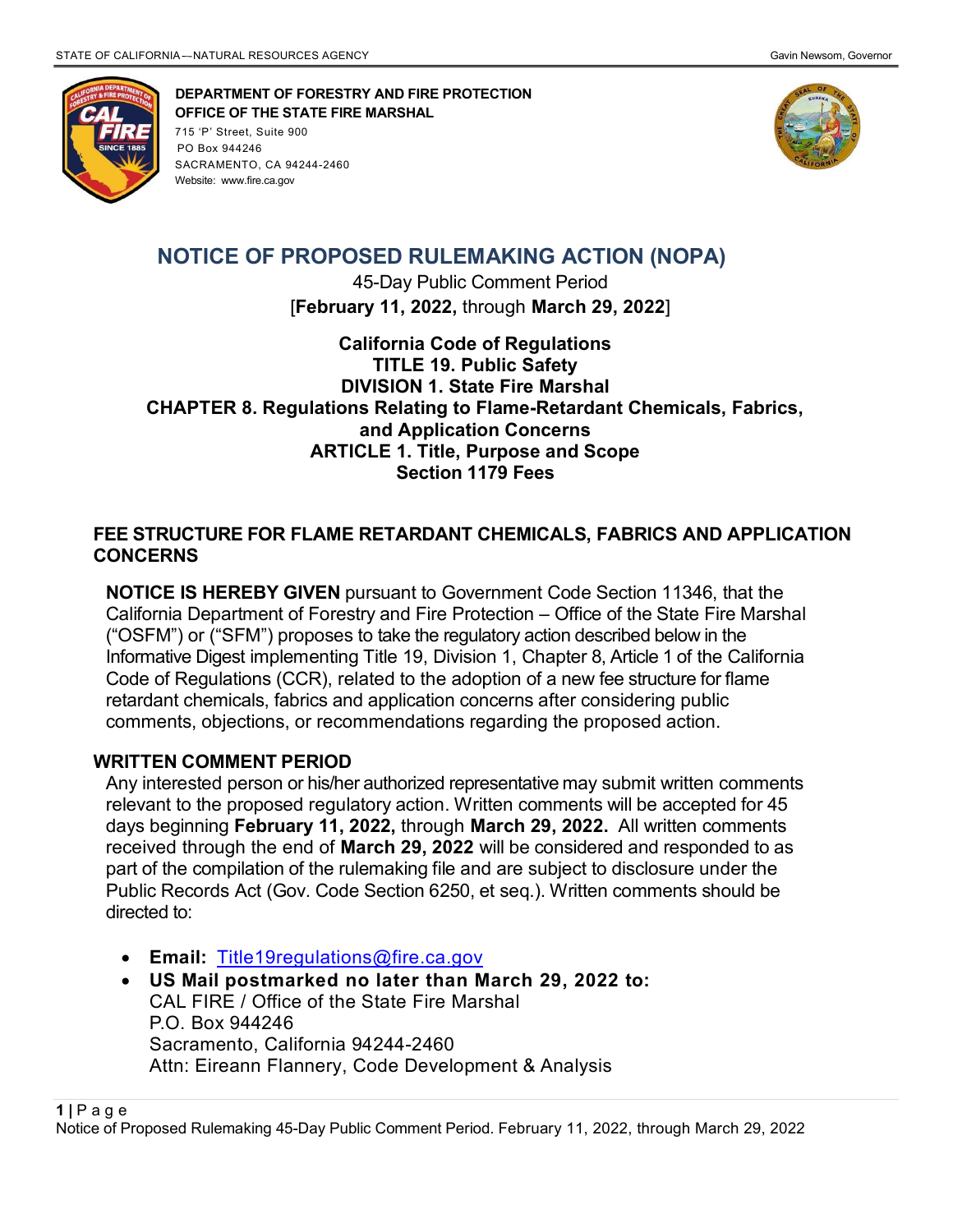Pursuant to Government Code Section11346.9, the OSFM shall respond to comments submitted during the comment period containing objections and/or recommendations specifically directed at the SFM's proposed action or to the procedures followed by the agency in proposing or adopting the action.

## PUBLIC HEARING

The OSFM has not scheduled a public hearing on this proposed action. However, the OSFM will hold a public hearing to accept comments if a written request is received from any interested person or his/her authorized representative, no later than 15 days before the close of the 45-day written comment period, pursuant to Government Code Section 11346.8. Submit requests to the contact person indicated below.

## STATUTORY AUTHORITY

The proposed action will adopt regulations to reflect legislative requirements found in Government Code, Section11346.6.

## **AUTHORITY**

Health and Safety Code Section 13120 and Government Code Section 6157(b)

## **REFERENCE**

Health and Safety Code Section 13137 and Government Code Section 11546.7

## INFORMATIVE DIGEST / POLICY STATEMENT OVERVIEW

Health and Safety Code Section 13137 governs the use of the State Fire Marshal Licensing and Certification Fund. This fund houses fees from the Flame Retardant Chemicals and Fabrics Program, and fees from the OSFM's other Licensing and Certification programs. Section 13137 specifies that 1) fees may not exceed the actual cost of administrating the OSFM's Licensing and Certification programs, and 2) fees must be used for the benefit of the same group they are collected from. The fund's statute limits the use of monies to the group that the fees are collected from.

However, the current fee amounts are not sufficient to cover the actual costs to operate the Flame Retardant Chemicals and Fabrics Program. There is substantial evidence that the program must obtain additional revenue in order to maintain compliance with the fund's statutory requirements, which effectuate the purpose of Health and Safety Code Section 13137.

## SUMMARY OF EXISTING LAWS:

Pursuant to Health and Safety Code Sections 13120, 13121, 13122, 13123, 13124, 13125, 13126, and 13127, the Office of the State Fire Marshal (OSFM) has statutory authority to operate the Flame Retardant Chemicals and Fabrics Program, and to collect fees which do not exceed the actual costs of operating the program.

In addition, Government Code Section 6157(b) authorizes a State agency to charge an appropriate fee to cover the cost of any returned or dishonored checks. This section is applicable to the Flame Retardant Chemicals and Fabrics Program because the program accepts checks for fees.

#### 2 | P a g e

Notice of Proposed Rulemaking 45-Day Public Comment Period. February 11, 2022, through March 29, 2022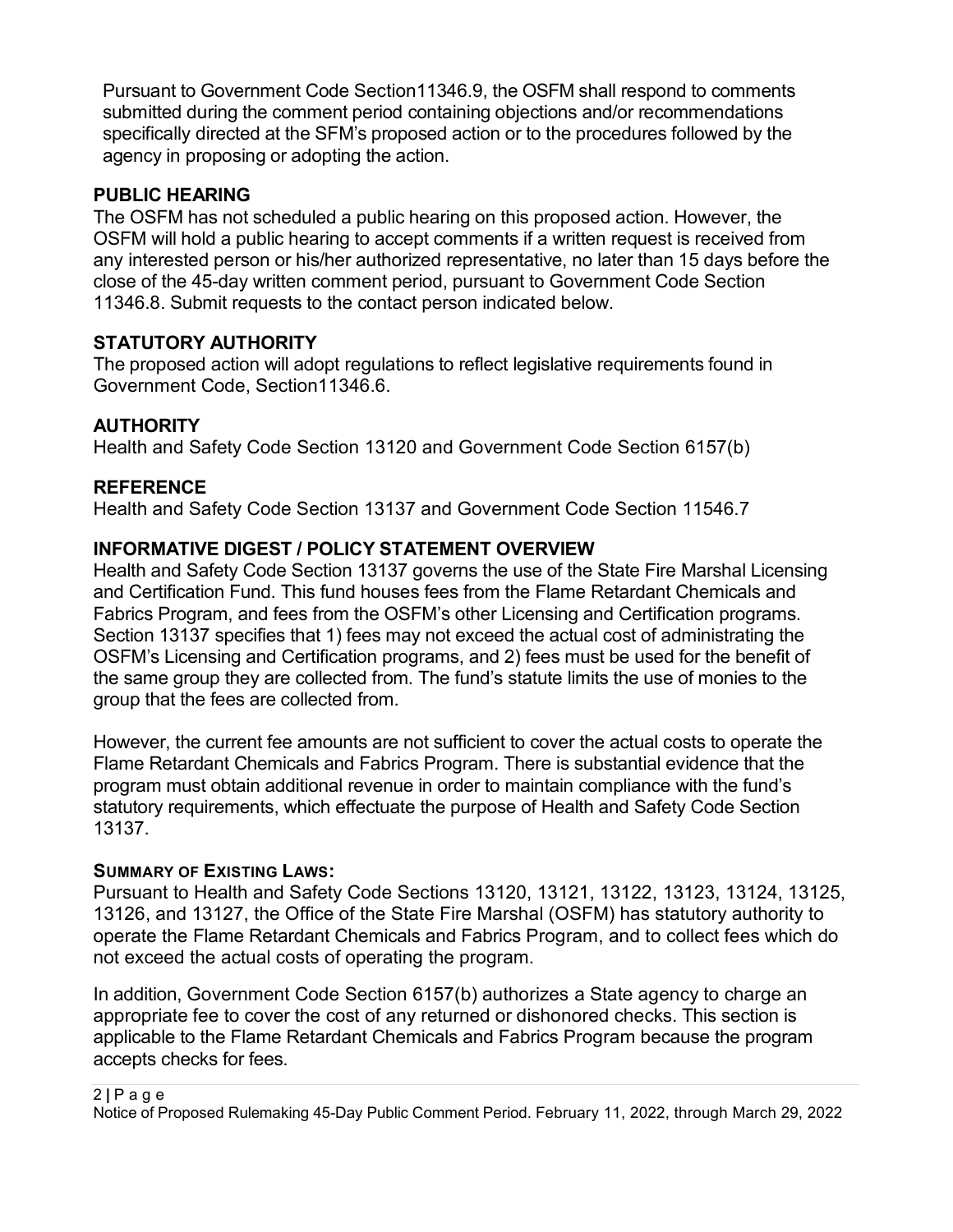#### SUMMARY OF EXISTING REGULATIONS:

CCR, Title 19, Division 1, Chapter 8, Article 1 requires a fee for flame retardant chemicals, fabrics, and application concerns. Pursuant to Health and Safety Code Section 13137, the OSFM is proposing a fee increase. In 2018, the OSFM initiated the process of fully assessing the operating expenses of the Flame Retardant Chemicals and Fabrics Program, in order to determine if the existing program revenues meet statutory requirements to use program fees for the benefit of the group they are collected from. Through this evaluation, the OSFM determined that annual revenue under the current fee structure is insufficient to operate the program and therefore does not meet the requirements of Health and Safety Code 13137. Additional revenue is necessary in order for the program to implement the fund's statutory requirements, as detailed in Health and Safety Code Section 13137.

The current fee schedule was established in the 1980s and is insufficient to sustain the Flame Retardant Chemicals and Fabrics Program without incurring a deficit. Since that time, program costs have risen significantly due to inflation, rising personnel costs, amounts required to maintain the reserve recommended by the Department of Finance, and adoption of online application and payment systems.

This rulemaking action proposes amendments to CCR, Title 19, Chapter 8, Article 1, Sections 1179 (a), (b), (c), (d), (e) and Authority and Reference Note; and adoption of new Section 1179 (b) and (g), 1179.1, 1179.2, and 1179.3, and Authority and Reference Note.

#### SUMMARY OF EFFECT:

The proposed regulations will impose cost impacts that a directly affected business would incur in reasonable compliance with the proposed action. The impacts will affect new applicants and annual renewals as required by statute.

#### COMPARABLE FEDERAL REGULATIONS OR STATUTE:

The proposed action does not duplicate or conflict with any federal regulations or statutes. No comparable federal regulations or statutes exist.

#### OBJECTIVE AND ANTICIPATED BENEFITS OF THE PROPOSED REGULATIONS:

The proposed regulations are necessary to provide sustainable and complete funding to implement the Program's statutory enforcement mandates in Health and Safety Code Sections 13120, 13121, 13122, 13123, 13124, 13125, 13126, and 13127. Sustainable and complete funding will allow the OSFM to remain compliant with the State Fire Marshal Licensing and Certification Fund requirements in Health and Safety Code Section 13137.

The OSFM has determined that this regulatory proposal will benefit public safety, and worker safety. This program specifically enhances worker safety by reducing the risk of catastrophic fire in assembly occupancy workplace settings, and tents. This regulation enhances the use of preventative measures to reduce the risk of a fire ignition or spread in many public spaces, protecting workers and public visitors from the impacts of fire and panic.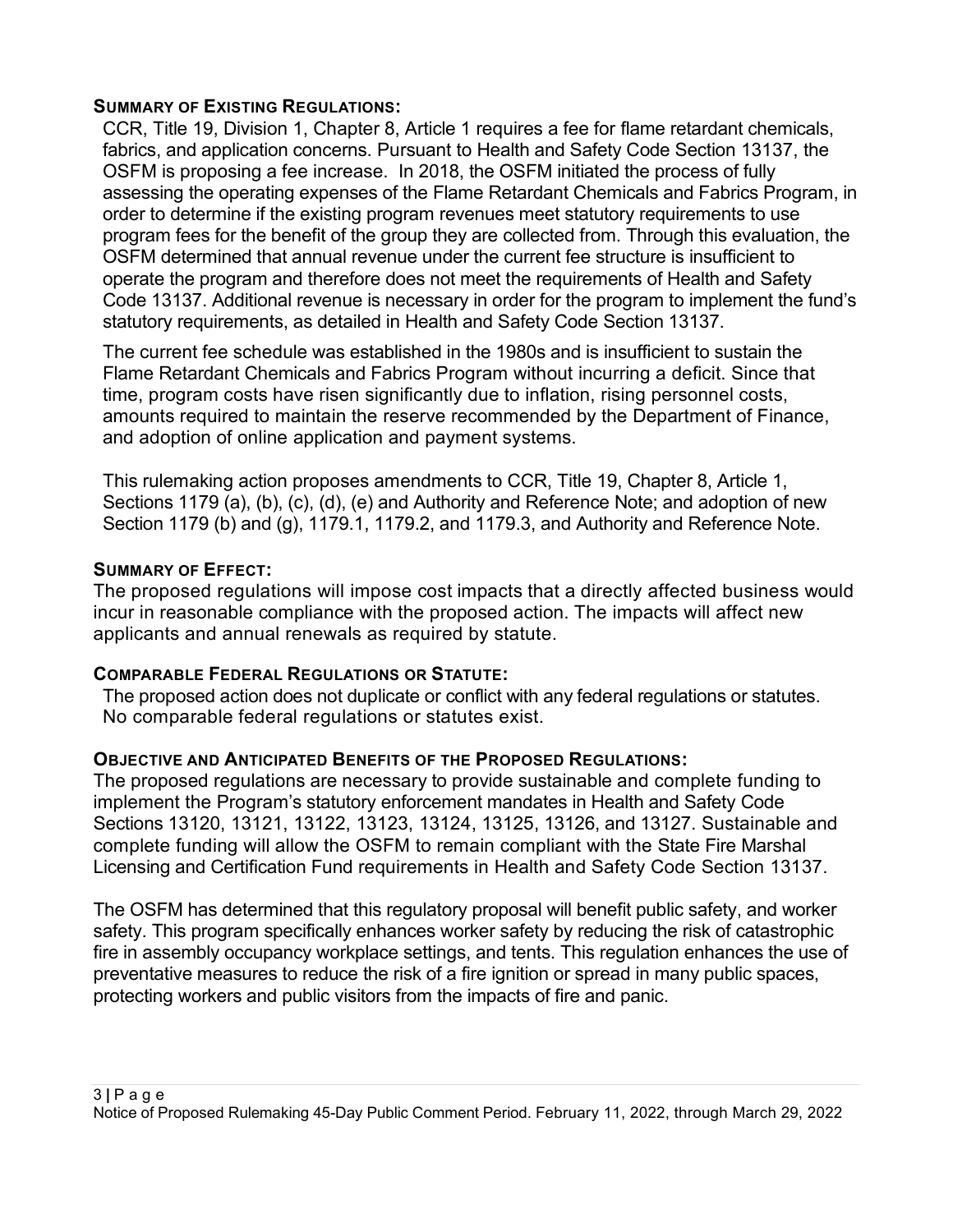#### EVALUATION OF INCONSISTENCY/INCOMPATIBILITY WITH EXISTING STATE REGULATIONS:

The OSFM has evaluated the proposed regulations and found that they are not inconsistent or incompatible with existing state and federal regulations.

## Documents Incorporated By Reference:

The following forms are incorporated by reference in the text of the proposed regulations. The application forms are used to record the information required when applying for flame retardant chemicals, fabrics, and application concerns.

- (1) Application for Decorative Materials Registration Fabric FR-1 (REV. (5/2021)
- (2) Application for Decorative Materials Registration Chemical FR-2 REV. (5/2021)
- (3) Application for General Applicator FR-3 (REV. 5/2021)
- (4) Application for Limited Applicator FR-4 (REV. 5/2021)

It would be cumbersome, unduly expensive, or otherwise impractical to publish these documents in the California Code of Regulations. The documents are made available from the agency or are reasonably available to the affected public from a commonly known or specified source: Office of the State Fire Marshal website: Office of the State Fire Marshal website at: https://osfm.fire.ca.gov.

## OTHER MATTERS PRESCRIBED BY STATUTE APPLICABLE TO THE AGENCY OR ANY SPECIFIC REGULATION OR CLASS OF REGULATIONS

There are no other matters prescribed by statute applicable to the SFM, or to any specific regulation. There are no other matters to identify.

# DISCLOSURES REGARDING THE PROPOSED ACTION

The OSFM has made the following initial determinations concerning the adoption of the proposed regulations:

- 1. Mandates on local agencies and school districts: None
- 2. Costs or savings to any state agency: **None**
- 3. Cost to any local agency or school district that must be reimbursed in accordance with Government Code Section 17500 through Section 17630: None
- 4. Other non-discretionary cost or saving imposed on local agencies: **None**
- 5. Costs or savings in federal funding to the State of California: None
- 6. Significant effect on housing costs: None

7. Significant Statewide Adverse Economic Impacts Directly Affecting Businesses and Individuals: Although the proposed action may have an impact on businesses statewide that sell flame retardant chemicals and fabrics and application concerns, the OSFM concludes that the adverse economic impact, including the ability of California businesses to compete with businesses in other states, will not be significant.

## DECLARATION OF EVIDENCE:

The OSFM has not relied on any other facts, evidence, documents, testimony, or other evidence to make its initial determination of no statewide adverse economic impact.

Notice of Proposed Rulemaking 45-Day Public Comment Period. February 11, 2022, through March 29, 2022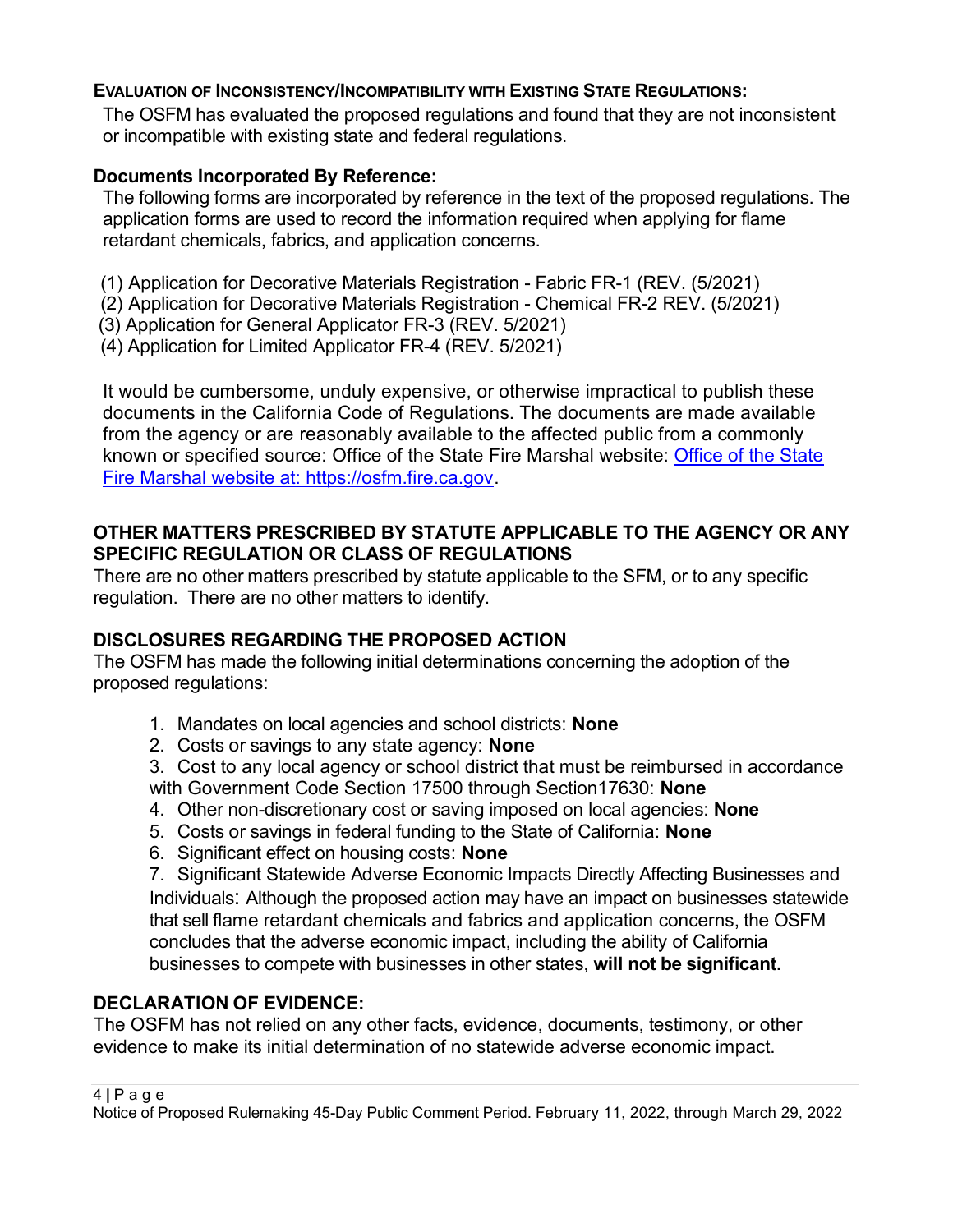## COST IMPACTS ON REPRESENTATIVE PERSON OR BUSINESS:

The proposed regulations will impose cost impacts that a directly affected business would necessarily incur in reasonable compliance with the proposed action. This includes applicators, manufacturers, and laboratories within the flame retardant industry. The impact will be consistent regardless of the size of any business. A flame retardant original or annual renewal registration of any single fabric or chemical would pay an additional \$375 in fees for each new registration application, while a business would pay an additional \$145-\$275 in fees for each new company application depending their status as "General Applicator" or "Limited Applicator". General Applicators of Flame-Retardant would pay an additional \$11 in fees for each certificate, while a business would pay an additional \$250 in fees for each fabric added to an existing registration. However, it is not known how many of these businesses qualify as small businesses versus typical businesses. Fees will be paid by individuals and businesses submitting applications. Initial start-up represents new applications if submitted; annual ongoing costs represent renewal fees per service to clarify the economic analysis.

## EFFECT ON SMALL BUSINESS:

The proposed regulation may affect small business. The proposed regulations would incur some effect on all businesses who apply for registration through the Flame Retardant Chemicals and Fabrics Program. The scope of information collected by this program is directly related to licensing requirements. That type of information is not collected as part of the licensing process. Since, the business details which would identify a "small business," as it is defined by Government Code 11342.610, do not overlap with those requirements.

## BUSINESS REPORT:

The proposed regulations do not create any reporting requirements.

## RESULTS OF THE ECONOMIC IMPACT ANALYSIS / ASSESSMENT:

The OSFM concludes that the adoption of these regulations will not:

- a) create or eliminate jobs within California.
- b) create new businesses or eliminate existing businesses within California, or
- c) effect the expansion of businesses currently doing business within California.

# BENEFITS TO HEALTH AND WELFARE, WORKER SAFETY, AND THE ENVIRONMENT.

The OSFM has determined that this regulatory proposal will directly benefit worker safety. The OSFM has determined that this regulatory proposal will not directly affect the health and welfare of California residents or the state's environment. This program specifically enhances worker safety by reducing the risk of catastrophic fire in assembly occupancy workplace settings, including tents. This regulation enhances the use of preventative measures to reduce the risk of a fire ignition or spread in many public spaces, protecting workers and public visitors from the impacts of fire and panic.

## CONSIDERATION OF ALTERNATIVES:

The OSFM must determine that no reasonable alternative considered by the agency, or that has otherwise been identified and brought to the agency's attention, would be more effective in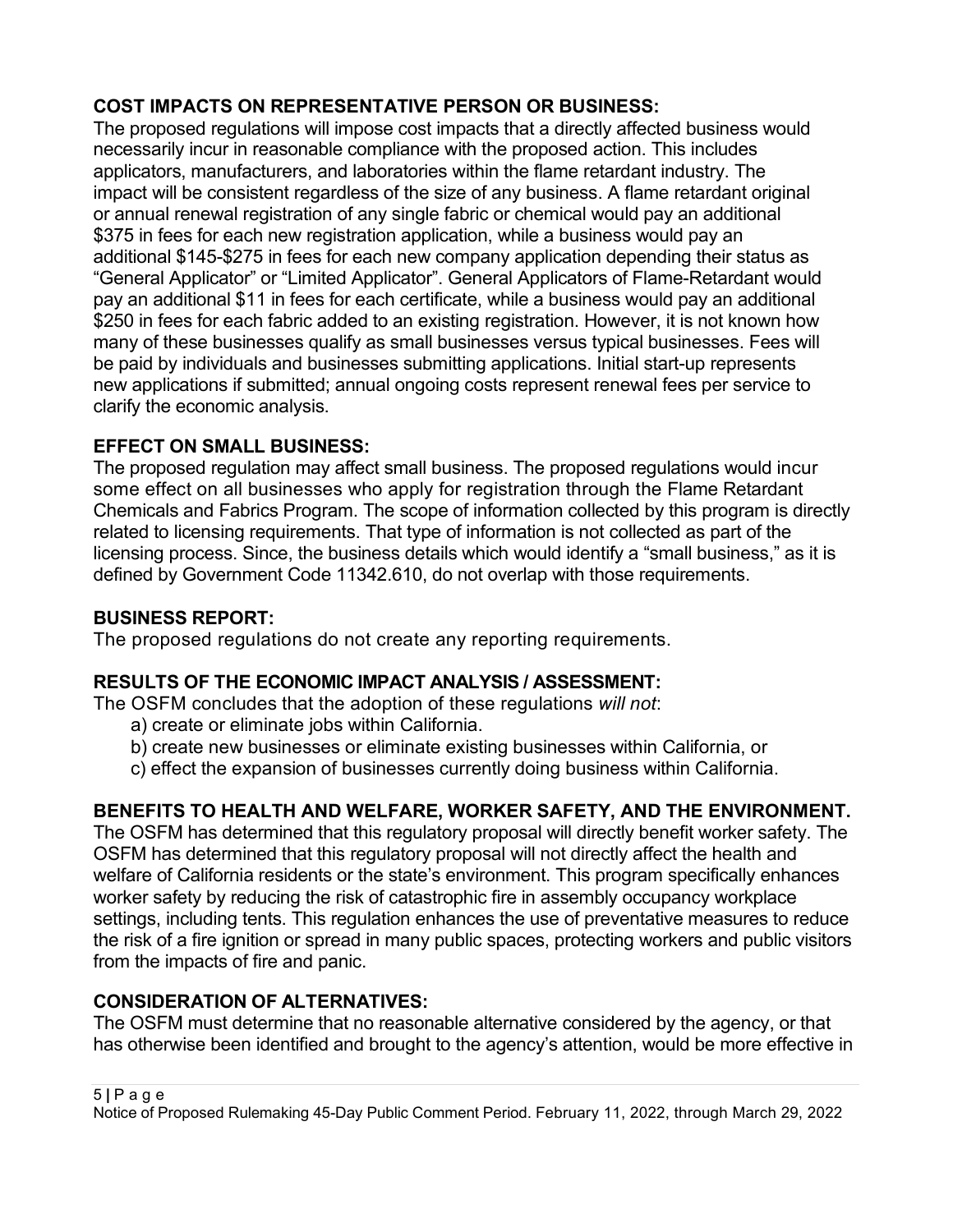carrying out the purpose for which the adoption of this regulation is proposed, or would be as effective as and less burdensome to affected private persons than the proposed action or

would be more cost-effective to affected private persons and equally effective in implementing the statutory policy or other provision of law.

The OSFM has reviewed the proposed regulatory action, including both the positive and negative impacts it will place upon the industry. However, none of the alternatives would be more effective in carrying out the purpose of the legislation and proposed regulations or be less burdensome to the affected parties than the proposed regulations.

The OSFM considered the alternative of no regulatory action however, the alternative considered would not generate sufficient revenue to operate the program. The result of the reasonable alternative would be inconsistent with the requirements of Health and Safety Code Section 13137, the State Fire Marshal Licensing and Certification Fund.

The alternative of no regulatory action would also not be in the best interest of the public because a funding deficit would impact the operational stability of the program, which would cause a negative impact to directly affected businesses and impair the public safety benefits of the program.

The OSFM invites interested persons to present statements or arguments with respect to alternatives to the proposed regulations during the written comment period.

#### CONTACT PERSONS:

Inquiries or specific questions regarding the proposed rulemaking action may be directed to:

#### General procedural & administrative questions:

Eireann Flannery CAL FIRE / Office of the State Fire Marshal 715 'P' Street, Suite 900 Sacramento, CA 95814 Title19Regulations@fire.ca.gov Phone: (916) 531-7650

#### For substantive or technical questions on the proposed changes:

Patricia Setter, Flame Retardant Program Coordinator CAL FIRE / Office of the State Fire Marshal 715 'P' Street, Suite 900 Sacramento, CA 95814 Patricia.setter@fire.ca.gov Phone: (916) 597-5703